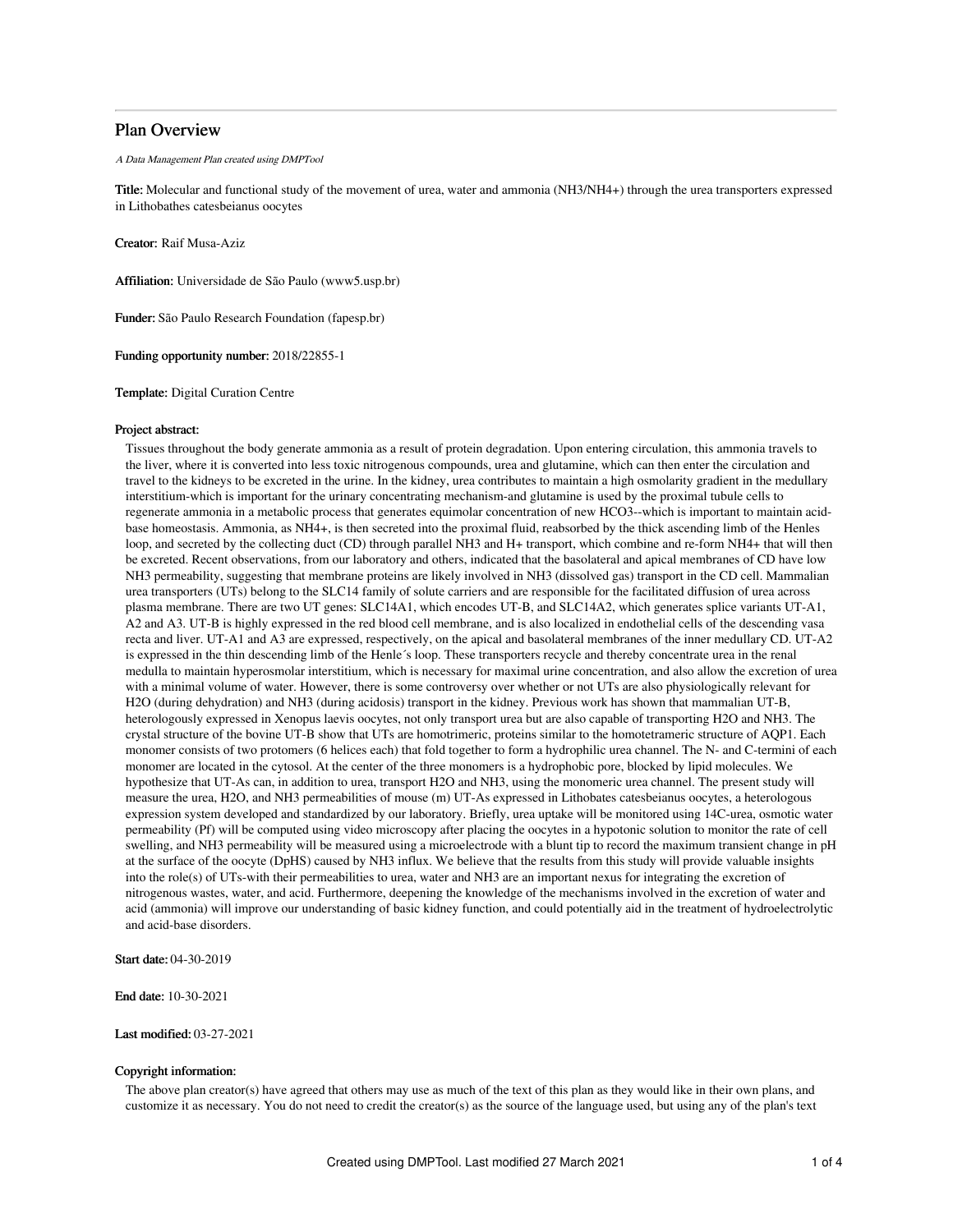does not imply that the creator(s) endorse, or have any relationship to, your project or proposal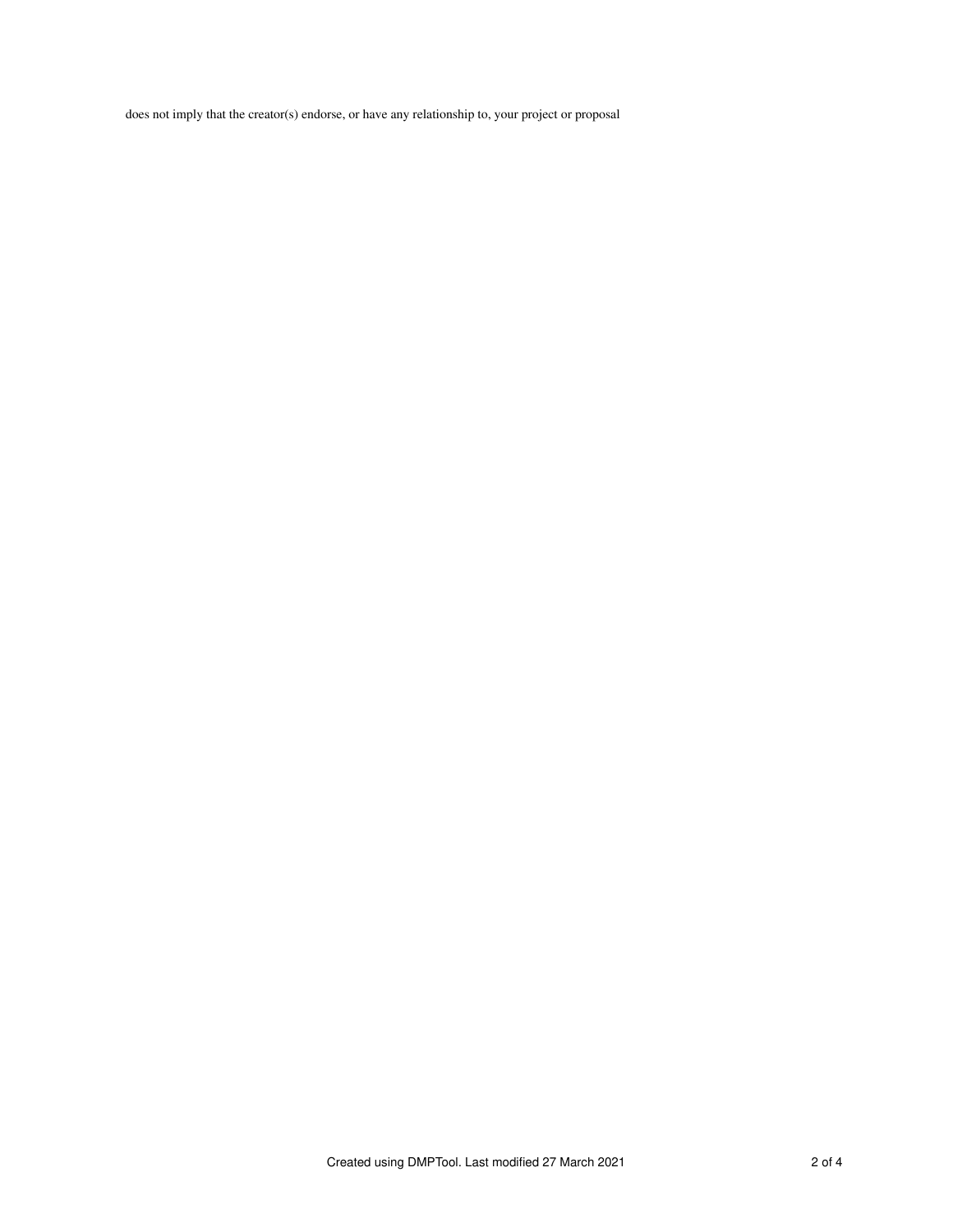# Molecular and functional study of the movement of urea, water and ammonia (NH3/NH4+) through the urea transporters expressed in Lithobathes catesbeianus oocytes

## Data Collection

#### What data will you collect or create?

We have been doing surface protein expression and collecting measurements of urea, H2O, and NH3 transport of mouse (m) UT-As expressed in Lithobates catesbeianus oocytes, a heterologous expression system developed and standardized by our laboratory.

#### How will the data be collected or created?

The surface expression has been assessed by biotinylation and western blot. The Urea uptake was monitored using 14C-urea. Osmotic water permeability (Pf) has been computed using video microscopy after placing the oocytes in a hypotonic solution to monitor the rate of cell swelling. The index of NH3 permeability has been measured using a microelectrode with a blunt tip to record the maximum transient change in pH at the surface (s) of the oocyte (delta pHS) caused by NH3 influx.

## Documentation and Metadata

#### What documentation and metadata will accompany the data?

For surface expression we present western blots.

For the Urea uptake (C14 uptake), we create bar graphs demonstrating the urea uptake for each expressed UT. For the Osmotic Water Permeabitility (Pf), we create bar graphs demonstrating the Pf for each expressed UT. For the Index of NH3 Permeabitility (Pf), we create bar graphs demonstrating the delta pHs for each expressed UT. We perform statistical analysis to determine significant differences between groups.

## Ethics and Legal Compliance

#### How will you manage any ethical issues?

All surgical and experimental procedures involving animals were previously approved by the Committee of Animal Care and Use at the Institute of Biomedical Sciences of the University of Sao Paulo (protocol # 7971160519).

#### How will you manage copyright and Intellectual Property Rights (IP/IPR) issues?

All copyright materials will subject to negotiations with the publisher. Concerning intellectual property rights, these will shared among the Laboratory, University of Sao Paulo and Fapesp.

## Storage and Backup

#### How will the data be stored and backed up during the research?

At the moment, we have sufficient storage for the data being collected. Also, we routinely save all our data in the computers in our laboratory and back them up on external hard drive (Samsung). The students of the lab - mentioned as data manager - have been responsible for backing up and recovering the data. In the event of an incident, the data will be recovered from the device that was not affected.

#### How will you manage access and security?

I, the Principal Investigator of the laboratory, will manage access and security of the data. Due to the fact that our data are stored in two separate locations, not connected to each other, we feel that the risk of a security treat is minimal.

## Selection and Preservation

#### Which data are of long-term value and should be retained, shared, and/or preserved?

Since each of our project is an extension of the previous project, all of our data is considered to have long term value.

#### What is the long-term preservation plan for the dataset?

Our long term is to save all our data to a cloud server that we will purchase.

## Data Sharing

#### How will you share the data?

Once all our data are in the cloud, anyone with permission will be able to access them.